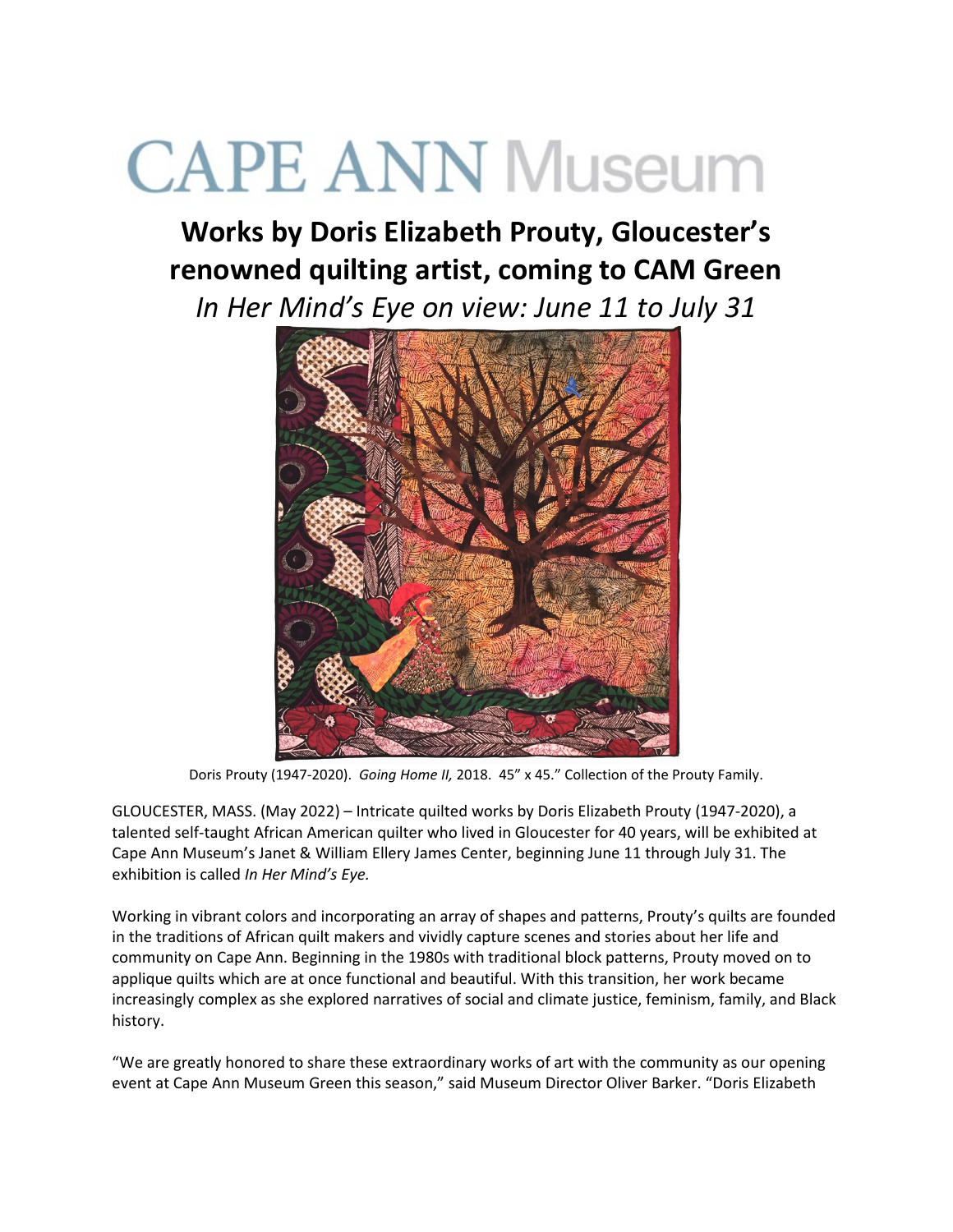Prouty elevated the art of quilting to a high level, and this exhibition will offer a new artistic dimension to how we view the area's beauty and vibrancy."

*In Her Mind's Eye* opens on Saturday, June 11 with a day-long celebration from 10 a.m. to 5 p.m. at the James Center. During this celebration, Doris' daughter Ila Prouty will lead an activity making quilt collages while artists Claudia Parachiv and Sika Foyer will lead an interactive installation of *Coming Back Together.*

On Sunday, June 19, the Museum is partnering with the North Shore Juneteenth Association and Community Engagement member Toni Waldron to present the Gloucester Juneteenth Festival, and Prouty's work will be highlighted. Here are details for those related exhibition events:

# **Opening Day: Doris Prouty**

Saturday, June 11, 2022 from 10:00 am – 5:00 pm Janet & William Ellery James Center Cape Ann Museum Green, [13 Poplar Street, Gloucester, MA](webextlink://13%20Poplar%20Street,%20Gloucester,%20MA/) *Free for CAM Members, registration required.*

# **Second Saturdays: Quilt Collages**

Saturday, June 11, 2022 from 10:00 am – 3:00 pm Downtown Campus, [27 Pleasant Street, Gloucester, MA](webextlink://27%20Pleasant%20Street,%20Gloucester,%20MA/)

# **Gloucester Juneteenth Festival**

Sunday, June 19, 2022 from 10:00 am – 2:00 pm Cape Ann Museum Green, [13 Poplar Street, Gloucester, MA](webextlink://13%20Poplar%20Street,%20Gloucester,%20MA/) *This program is free and open to the public.*

# *CAMTalks: Exhibition Series*

**Not So Naive: Growth of a Quilter** *with Ila Prouty* Saturday, July 16 at 2:00 pm Cape Ann Museum Green 13 Poplar Street, Gloucester, MA *Free and open to the public*

# *CAMTalks: Exhibition Series* **Coming Back Together**

*with Claudia Parachiv and Sika Foyer* Saturday, July 23 at 1:00 pm Cape Ann Museum Green, [13 Poplar Street, Gloucester, MA](webextlink://13%20Poplar%20Street,%20Gloucester,%20MA/) *Free and open to the public*

*The Cape Ann Museum, founded in 1875, exists to preserve and celebrate the history and culture of the area and to keep it relevant to today's audiences. Spanning 44,000 square feet, the Museum is one of the major cultural institutions on Boston's North Shore welcoming more than 25,000 local, national, and international visitors each year to its exhibitions and programs. In addition to fine art, the Museum's collections include decorative art,*